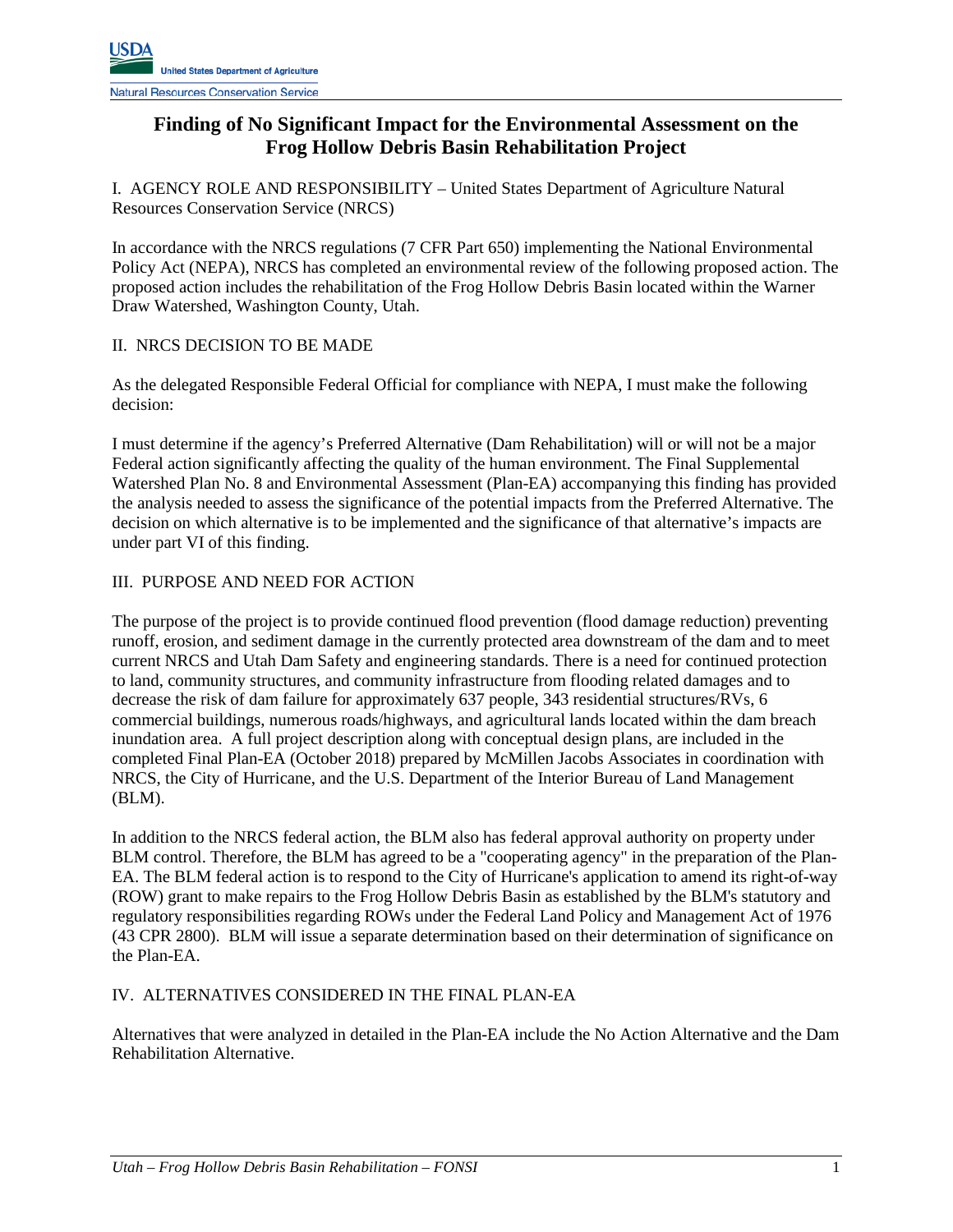No Action Alternative – The Sponsor's most likely course of action would be to bring the dam into compliance with Utah Dam Safety requirements. The structure does not meet both current NRCS and Utah Dam Safety engineering standards. The Utah Dam Safety criteria applies to all the identified deficiencies with the dam and the No Action Alternative measures would be the same as the Dam Rehabilitation Alternative measures described below.

Dam Rehabilitation Alternative – This alternative would consist of measures designed to meet current NRCS and Utah Dam Safety regulations and current engineering standards, and to extend the life of the structure for 100 years. Rehabilitation of the dam would include replacing chimney drain filter materials and reconstructing the dam crest, restoring cracks and sinkholes along the dam embankment, replacing problematic embankment soils near the principal spillway outlet conduit, and scarifying, recompacting and installing rock mulch on the upstream dam embankment.

The National Economic Development (NED) Alternative, and NRCS and BLM Preferred Alternative, is the Dam Rehabilitation Alternative.

## V. NRCS'S DECISION AND FACTORS CONSIDERED IN THE DECISION

Based on the evaluation in the Final Plan-EA, I have chosen to select the Dam Rehabilitation Alternative as NRCS's Preferred Alternative. I have taken into consideration all of the potential impacts of the proposed action, incorporated herein by reference from the Final Plan-EA, and balanced those impacts with considerations of NRCS's purpose and need for the action.

In accordance with the Council on Environmental Quality's (CEQ) "40 Most Asked Questions" guidance on NEPA, Question 37(a), NRCS has considered "which factors were weighed most heavily in the determination" when choosing NRCS's Preferred Alternative (Dam Rehabilitation) to implement. Specifically, I acknowledge that based on the Final Plan-EA, potential impacts to soil, water, air, plants, fish and wildlife, and human resources were heavily considered in the decision. As a result, NRCS's Preferred Alternative (Dam Rehabilitation) would result in an overall net beneficial impact to the human environment based on all factors considered. NRCS has preliminarily determined, based upon the evaluation of impacts in the Final Plan-EA for rehabilitating Frog Hollow Debris Basin, attached hereto and made a part hereof, and for the reasons provided below, that there will be no significant individual or cumulative impacts on the quality of the human environment as a result of implementing the Frog Hollow Debris Basin Rehabilitation project as authorized by Section 216 of the Flood Control Act of 1950, Public Law 81–516, 33 U.S.C. 701b–1; and Section 403 of the Agricultural Credit Act of 1978, Public Law 95– 334, as amended by Section 382, of the Federal Agriculture Improvement and Reform Act of 1996, Public Law 104–127, 16 U.S.C. 2203 of the SWP; particularly when focusing on the significant adverse impacts which the NEPA is intended to help decision makers avoid and mitigate against.

## VI. FINDING OF NO SIGNIFICANT IMPACT

To determine the significance of the action analyzed in the Final Plan-EA, NRCS is required by NEPA Regulations at 40 CFR Section 1508.27 and NRCS regulations at 7 CFR Part 650 to consider the context and intensity of the proposed action. Based on the Final Plan-EA, review of the NEPA criteria for significant effects, and based on the analysis in the Final Plan-EA, I have determined that the action to be selected, Preferred Alternative (Dam Rehabilitation), would not have a significant effect upon the quality of the human environment. Therefore, preparation of an environmental impact statement (EIS) on the proposed action is not required under section  $102(2)$  (c) of the NEPA, CEQ implementing regulations (40 CFR Part 1500-1508, Section 1508.13), or NRCS environmental review procedures (7 CFR Part 650). This finding is based on the following factors from CEQ's implementing regulations at 40 CFR Section 1508.27 and from NRCS regulations at 7 CFR Part 650: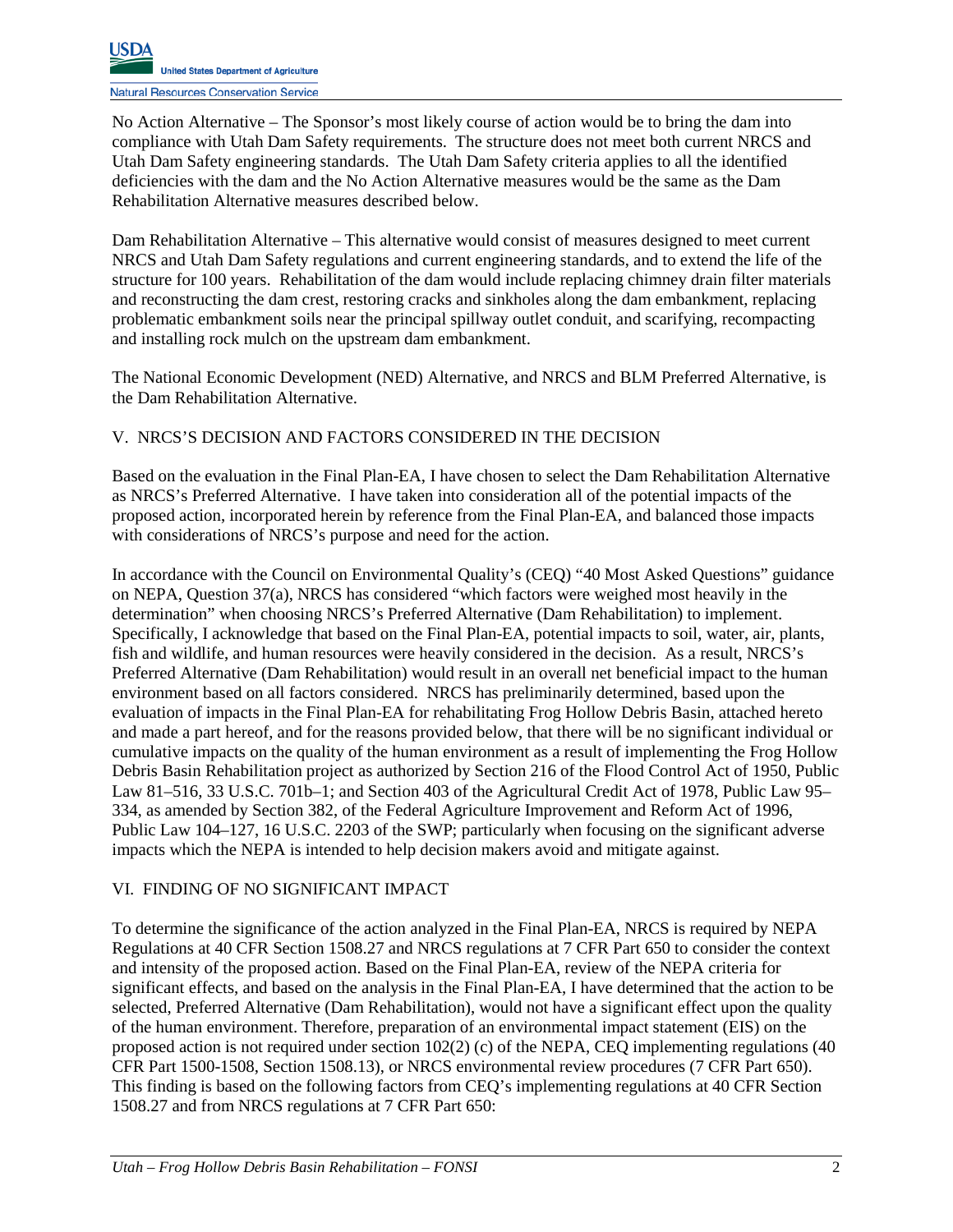- 1) The Final Plan-EA evaluated both beneficial and adverse impacts of the proposed action. It is anticipated the proposed action will result in long-term beneficial impacts for environmental resources (i.e. soil, air, water, animals, plants, and human resources). As a result of the analysis (discussed in detail in Chapter 1.0 Table 1-1 and Chapter 4.0 of the Final Plan-EA and incorporated by reference), the Dam Rehabilitation Alternative does not result in significant impacts to the human environment, particularly when focusing on the significant adverse impacts which NEPA is intended to help decision makers avoid, minimize, or mitigate.
- 2) The Dam Rehabilitation Alternative does not significantly affect public health or safety. The indirect effects associated with the implementation of the rehabilitation are in fact anticipated to provide long-term beneficial impacts to improve natural ecosystem functions. Specifically, soil, water, air, fish and wildlife, plants, and cultural issues will be improved and protected through selection of the Dam Rehabilitation Alternative.
- 3) As analyzed in Chapter 1.0 Table 1-1 of the Final Plan-EA, there are no anticipated significant effects to historic or cultural resources, park lands, prime farmlands, wetlands, wild and scenic rivers, or ecologically critical areas from selection of the Dam Rehabilitation Alternative. NRCS regulations (7 CFR Part 650) and policy (Title 420, General Manual, Part 401), require that NRCS identify, assess, and avoid effects to historic or cultural resources, park lands, prime farmlands, wetlands, wild and scenic rivers, and ecologically critical areas. In accordance with these requirements, it is not anticipated that implementing the Dam Rehabilitation Alternative would have adverse effects on these resources. On the contrary, the Dam Rehabilitation Alternative is expected to reduce environmental risks associated with past, present, and future restoration actions in the vicinity of the proposed action.
- 4) The effects on the human environment are not considered controversial for the Dam Rehabilitation Alternative. There are no impacts associated with the proposed action that would be considered to be controversial. Two locally advertised public meetings were held and no comments were received during the Scoping comment period and one comment was received during the Draft Plan-EA comment period. An EIS is therefore not required.
- 5) The Dam Rehabilitation Alternative is not considered highly uncertain and does not involve unique or unknown risks.
- 6) The Dam Rehabilitation Alternative will not establish a precedent for future actions with significant effects, nor does it represent a decision in principle about future considerations. The proposed action will be carried out for the Frog Hollow Debris Basin Rehabilitation project only. Other projects not discussed in the Final Plan-EA will be required to undergo NEPA analysis individually.
- 7) Particularly when focusing on the significant adverse impacts which NEPA is intended to help decision makers avoid, minimize, or mitigate, the Dam Rehabilitation Alternative does not result in significant adverse cumulative impacts to the human environment as discussed in Chapter 1.0 Table 1-1 and Chapter 4.0 of the Final Plan-EA. The Dam Rehabilitation Alternative is, however, anticipated to result in beneficial long-term impacts as a result of implementation of the repairs and modifications to the structure.
- 8) The Rehabilitation Alternative will not cause the loss or destruction of significant scientific, cultural, or historical resources as addressed in Chapter 1.0 Table 1-1 of the Final Plan-EA. NRCS follows the procedures developed in accordance with a nationwide programmatic agreement between NRCS, the Advisory Council on Historic Preservation, and the National Conference of State Historic Preservation Officers, which called for NRCS to develop consultation agreements with State historic preservation officers and federally recognized Tribes (or their designated Tribal historic preservation officers). These consultation agreements focus historic preservation reviews on resources and locations that are of special regional concern to these parties. The Dam Rehabilitation Alternative will result in no effects to cultural or historical resources. A request for concurrence was submitted to the Utah State Historic Preservation Office